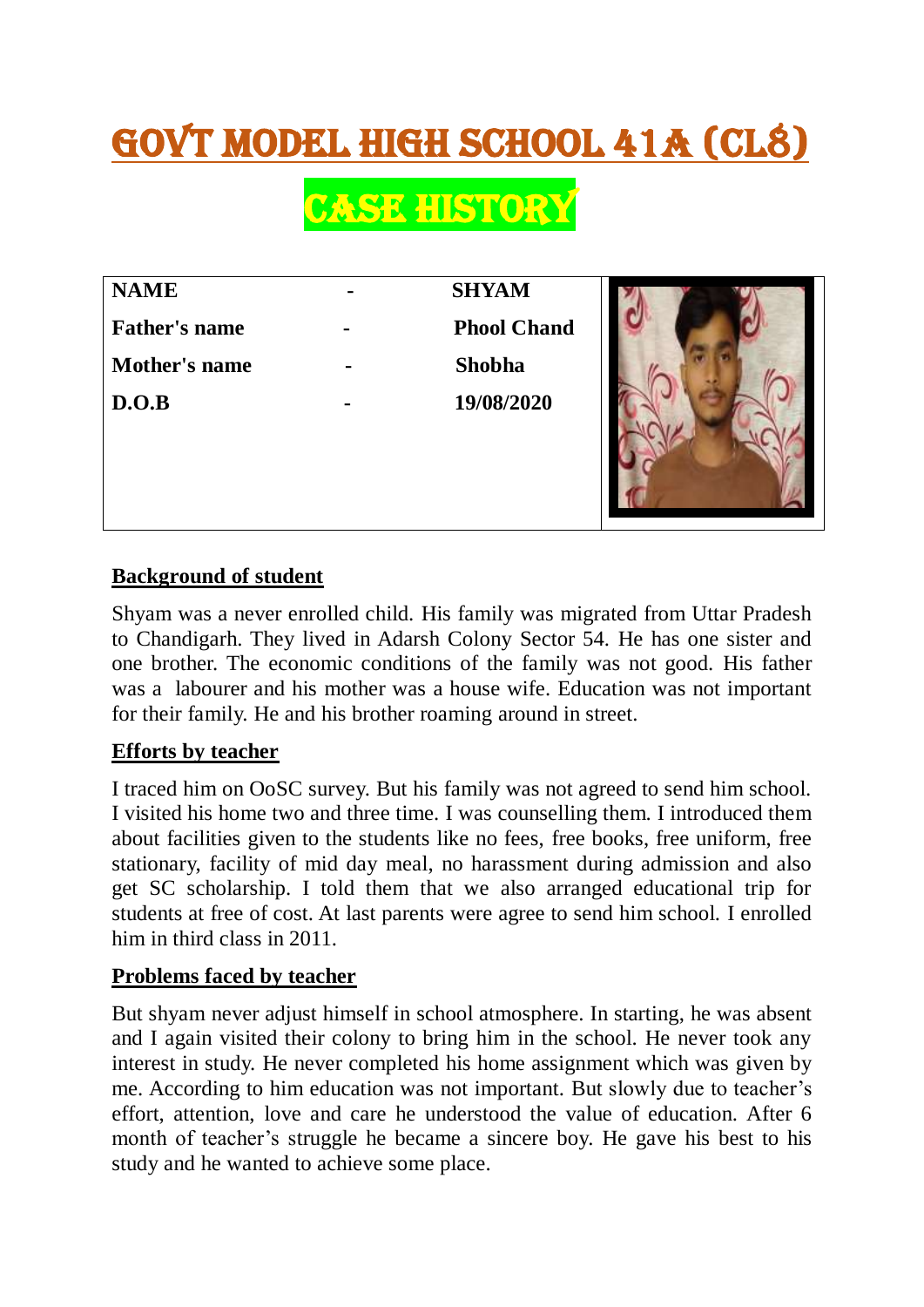### **Student's achievement:**

Nothing is impossible this fact proves shyam by his hardwork. Due to his hardwork he completed his matriculation examination. According to his parents his education had completed. They wanted that he did any job to earn money. They had not enough money to continue his education so they did not favour his education. But Shyam wanted to achieve some place. So he decided to do part time job to continue his study. His parents had no objection on his decision. So to earn money sometimes he became a waiter, a hawker or a delivery boy. His life is full of struggle but he never loose his patience.



**To continue his education doing part time job**